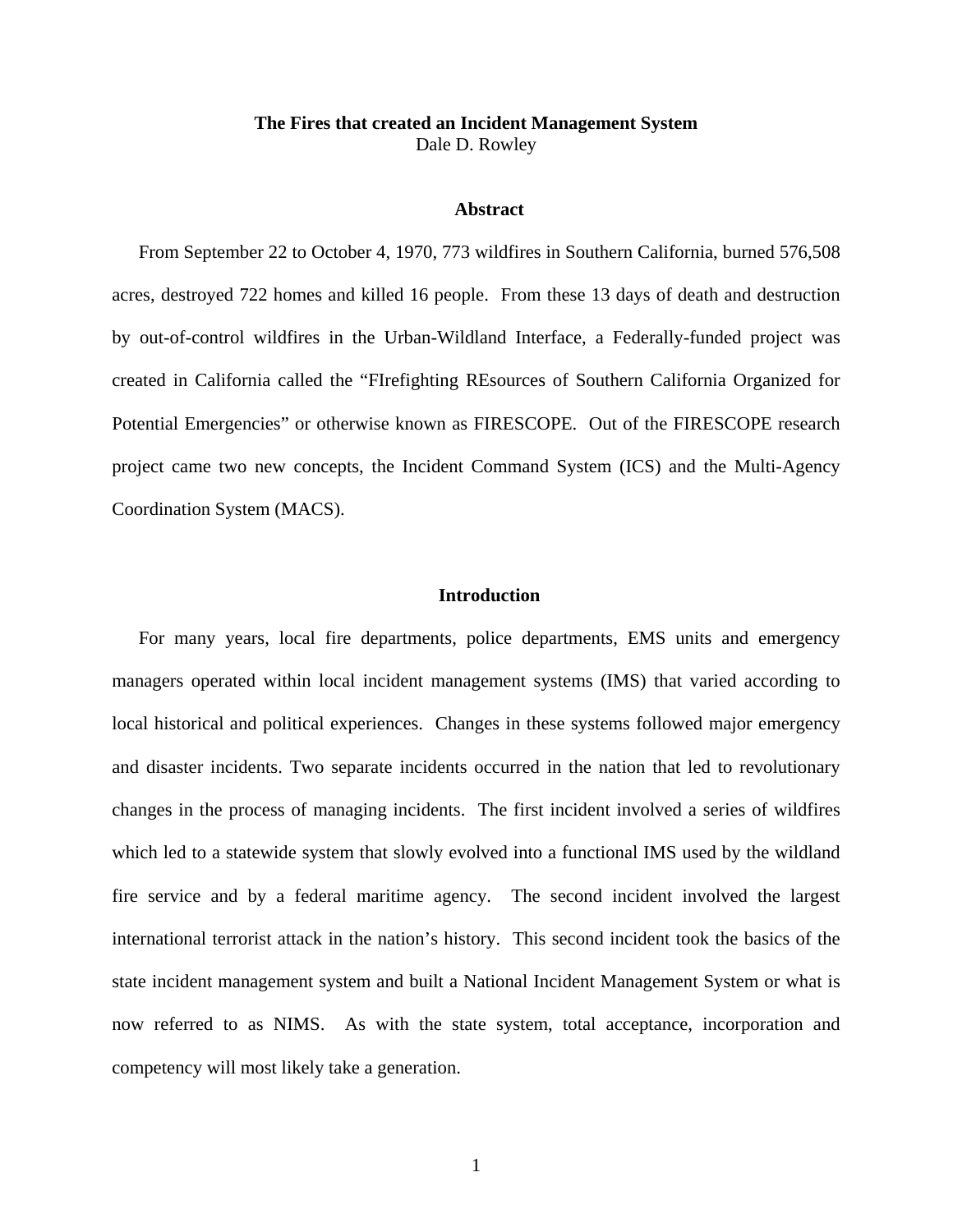## **Before Incident Command**

All fifty state legislatures have enacted state laws relating to disasters and major emergencies. Typically, the laws define terms, establish organizations, assign responsibilities and authorities and describe financial requirements. In California, the state legislature enacted an "Emergency Services Act" that provides direction for the state during emergencies. This Act also called for all emergency response agencies in the State of California to operate under a State Fire Disaster Plan which is coordinated by the Fire and Rescue Division of the Office of Emergency Services during a major wildland fire. "Depending on the nature and extent of a fire disaster, there is therefore a planned build-up of fire control assistance from the local, to the state, to the federal level." (California Aflame p. 31) This was the process that was in place in 1970.

In the fall of 1970, the conditions for a major wildland disaster were present in California and the State's local, state and federal firefighters waited for the shoe to drop. Southern California had experienced little or no rain in six months. In mid-September the humidity dropped to ten percents and at various times the humidity dropped to around one to two percent. Temperatures were averaging over 100 degrees Fahrenheit day after day. Winds were gusting; at times the wind velocities were hurricane strength. (California Aflame p. 3)

Then it began. "It all started when a man set his match intentionally to tinder-dry grass along the Fish Ranch Road in the hills behind Oakland. Within minutes flames, feeding on dry coyote brush and pine trees and whipped by a strong northeast wind, swept to the ridge top and leaped into homes perched on the steep hillside above San Francisco Bay. In less than two hours fire completely destroyed 36 homes, badly damaged 37 others, and desolated 230 acres of valuable watershed." (California Aflame p.3) However, no one expected that this fire would grow to the size it did and have the impact that it did on California firefighting.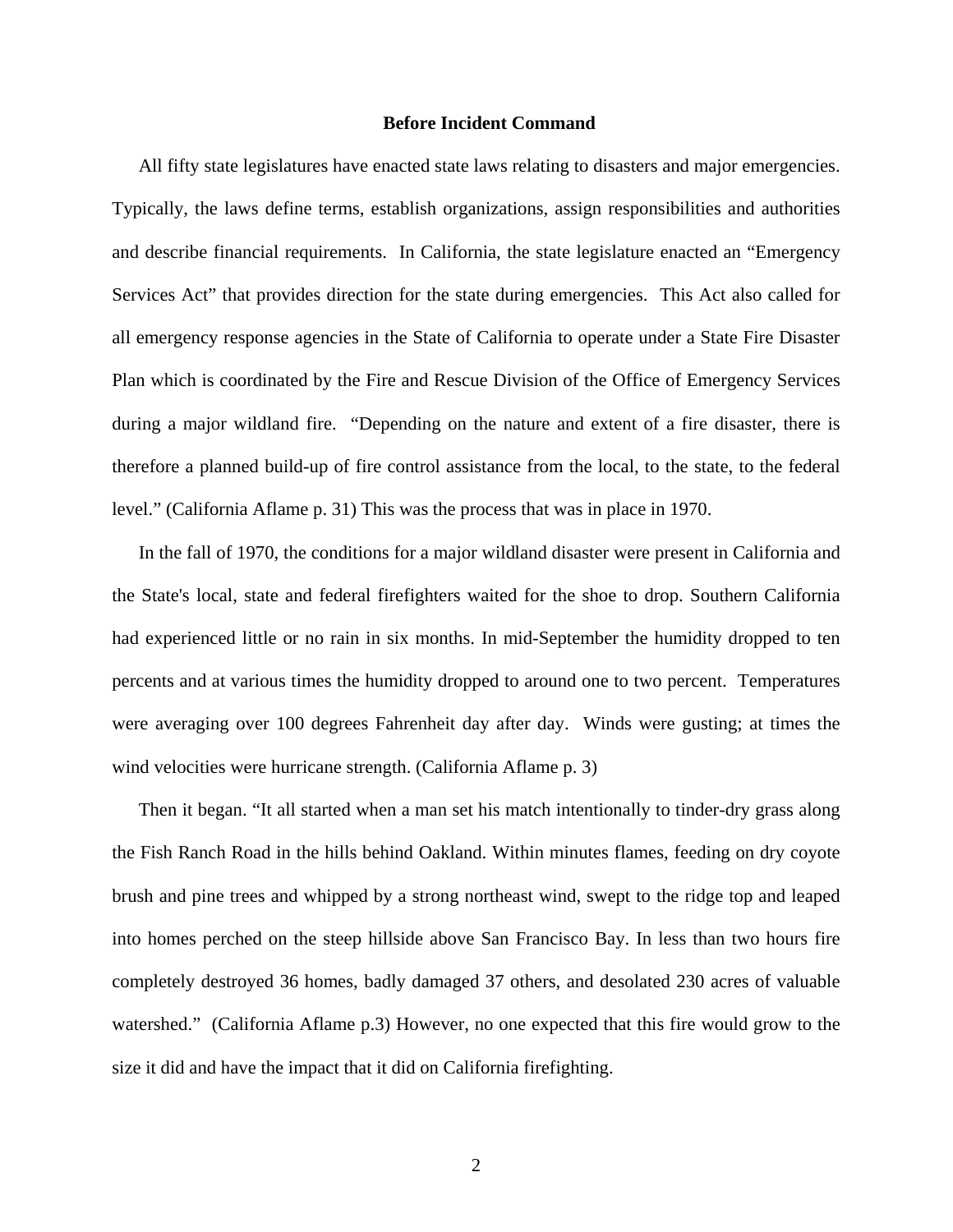"The 1970 fire disaster was unique in modern times, primarily in terms of geographical area involved, total acreage burned, the wildland-urban nature of the fires, and the large number of agencies, people, and equipment involved. Not since the Bar Harbor Fires in Maine in 1947, perhaps, has such a widespread disaster of similar nature occurred. Control of California's 1970 catastrophe depended upon the nationwide depth of the United States Forest Service, the statewide depth of the California Division of Forestry, and execution of the State Fire Disaster Plan under which men and equipment from many communities converged upon the various fires, providing assistance to local firefighting forces." (California Aflame, p. 1)

After thirteen days of fire, the California firefighters managed to stabilize the disaster. "The statewide disaster ended--slowly, stubbornly--when the Fire Boss of the 34,000 acre Meyers Fire in southern California determined his fire had been wholly surrounded by a line cleared of flammable fuel." (California Aflame, p. 1) During those thirteen days, 773 individual wildfires swept across Southern California and burned almost 580,000 acres. "The fires completely destroyed 722 homes when they burned isolated residences or spread from the hills into urban communities. Sixteen lives were lost, attributed directly to the fire activity. Suppression costs and damages together were estimated at 233 million dollars." (California Aflame p.3). This damage would equate to \$1.24 billion in 2006.

Thirty-two of the 773 wildfires became "large" fires or 300 acres or larger and "accounted for 93 percent of the total acreage burned and 89 percent of the homes that were completely destroyed." (California Aflame p. 4). Early fire suppression efforts were able to control the other 741 "small" fires. A remarkable job had been accomplished by the California firefighters, considering the conditions that existed. However, despite the Herculean efforts, many things went wrong that allowed the disaster to grow to the size that it did. (California Aflame p. 4)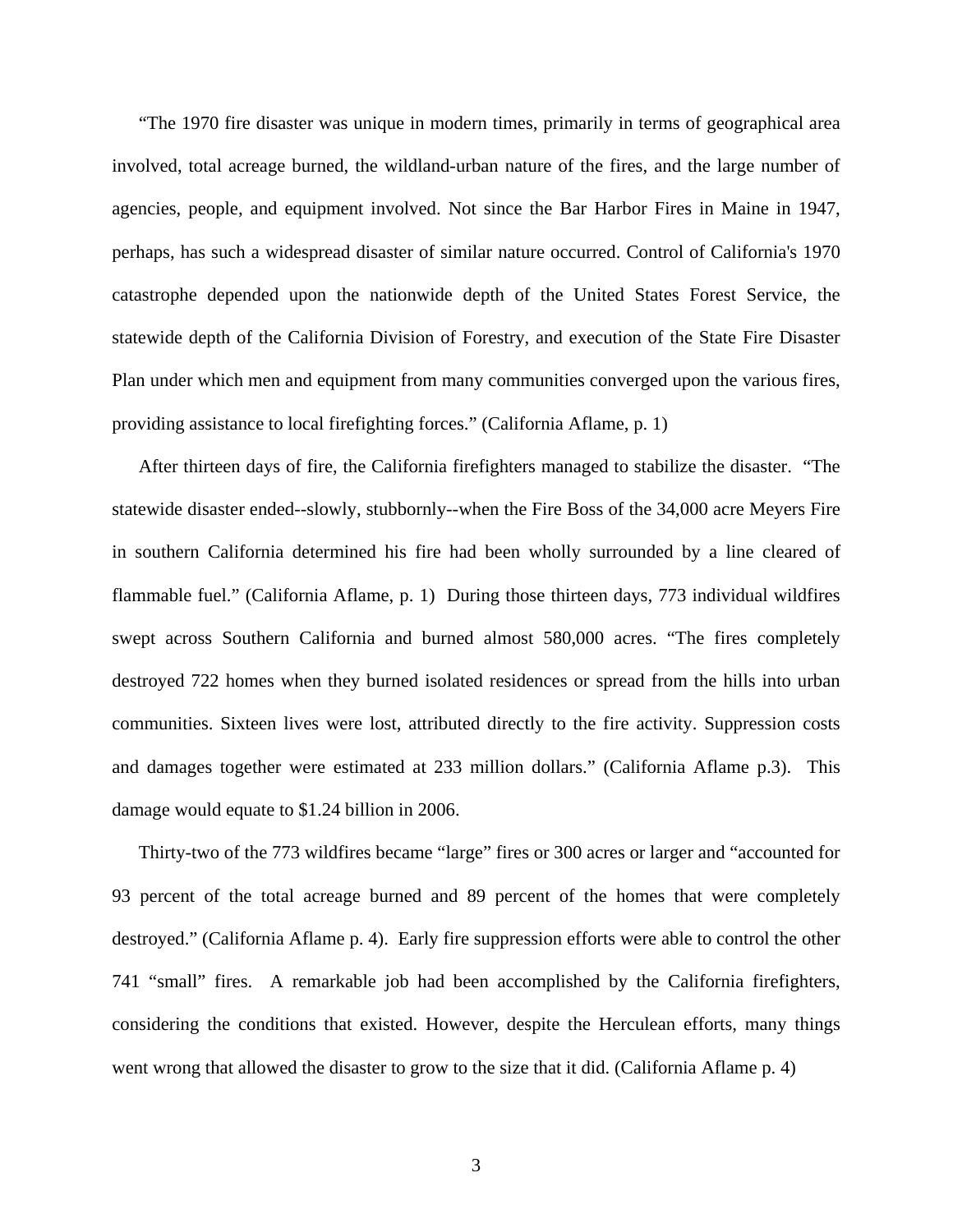One of the difficulties that came to light was the ability to control and coordinate the vast numbers of firefighters and other emergency responders. "Because the fire disaster was reaching such widespread proportions and involved the firefighting apparatus of so many separate fire departments, there was need for a coordinating body. Therefore, in accordance with the State Fire Disaster Plan, Region 1 GHQ [General Headquarter] was established at Los Angeles County Fire Department Headquarters." (California Aflame p. 19)

Early in the fire disaster, the State of California found that the numbers of firefighting resources in the State were insufficient to stabilize the emergency. "In the wake of the fire disaster and total commitment of state forces, Governor Reagan applied for federal assistance from the Office of Emergency Preparedness. As a result of this application, the state received considerable help, especially from military forces and from highly trained and experienced Indian crews flown in from several western states." (California Aflame p. 19) With the Federal government's response came new capabilities that would become standard in future responses.

Satellite photographs were provided by the ESSA 8 satellite circling overhead, "demonstrating its potential for providing fire intelligence in future years." (California Aflame p. 21) Because firefighters were spread so thin, there was no one on the ground or in the air to report on several of the wildfires in remote locations. "Only the use of the Forest Service's infrared scanner, flown to California from the Boise, Idaho, Interagency Fire Center, permitted firefighters to maintain continuous vigil of the [Buckeye Fire] fire's location and progress." (California Aflame p. 23) However, with the vast numbers of local, state and Federal resources that became involved in the 1970 California wildfires, some resources were not effectively utilized, while other resources were used to the point of exhaustion. Existing methods of managing the incident soon proved to be insufficient.

4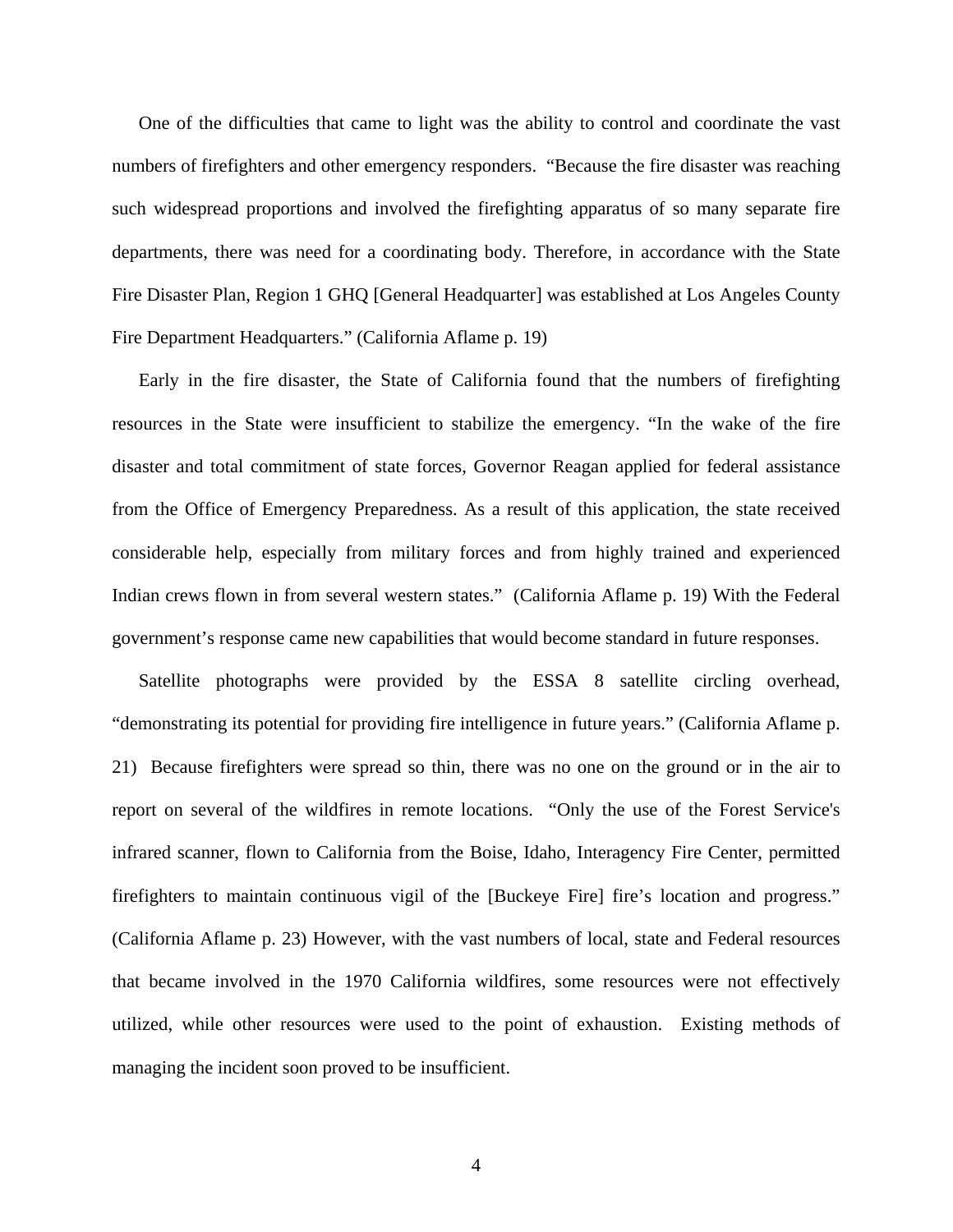On September  $28<sup>th</sup>$ , midway through the nearly two week incident, the number of firefighters and equipment peaked with "…probably some 19,500 professional firemen from about 500 separate departments and agencies were involved with wildland fires in California on that day, through mutual aid agreements, the State Fire Disaster Plan, and inter-state and intra-state movement of forces. Thousands of other people were also involved in the suppression effort or in support roles." (California Aflame p. 24) Never before had California, nor anywhere in the United States, experienced a disaster that involved such large numbers of responders.

California's "State Fire Disaster Plan", as organized by the Division of Fire and Rescue of the State Office of Emergency Services (OES), was specifically developed to coordinate resources with local communities and to mobilize and deploy these resources statewide. The Plan established procedures for managing statewide voluntary mutual aid programs, integrated state-owned fire response equipment into the mutual aid program and converted the voluntary program into a mandatory program when the Governor proclaimed a "State of Emergency". (California Aflame p. 37)

The Statewide Dispatching Center in Sacramento "…immediately went into an expanded 24 hour a day manning pattern to coordinate the statewide movement of men and equipment." (California Aflame p. 35) Informal information connections existed with the ad hoc General Headquarters (GHQ) in Los Angeles, the Sacramento Headquarters of the Division of Forestry, Ranger Unit and District Headquarters Offices." (California Aflame p 35) Difficulties came with these separate control centers all having a segment of the firefighting response. Various agencies "had sent top level representatives to form the Board of Strategy of Region I GHQ. These agencies included the U. S. Forest Service (USFS), the California Division of Forestry (CDF), the California Office of Emergency Services (OES), the California Highway Patrol, the Los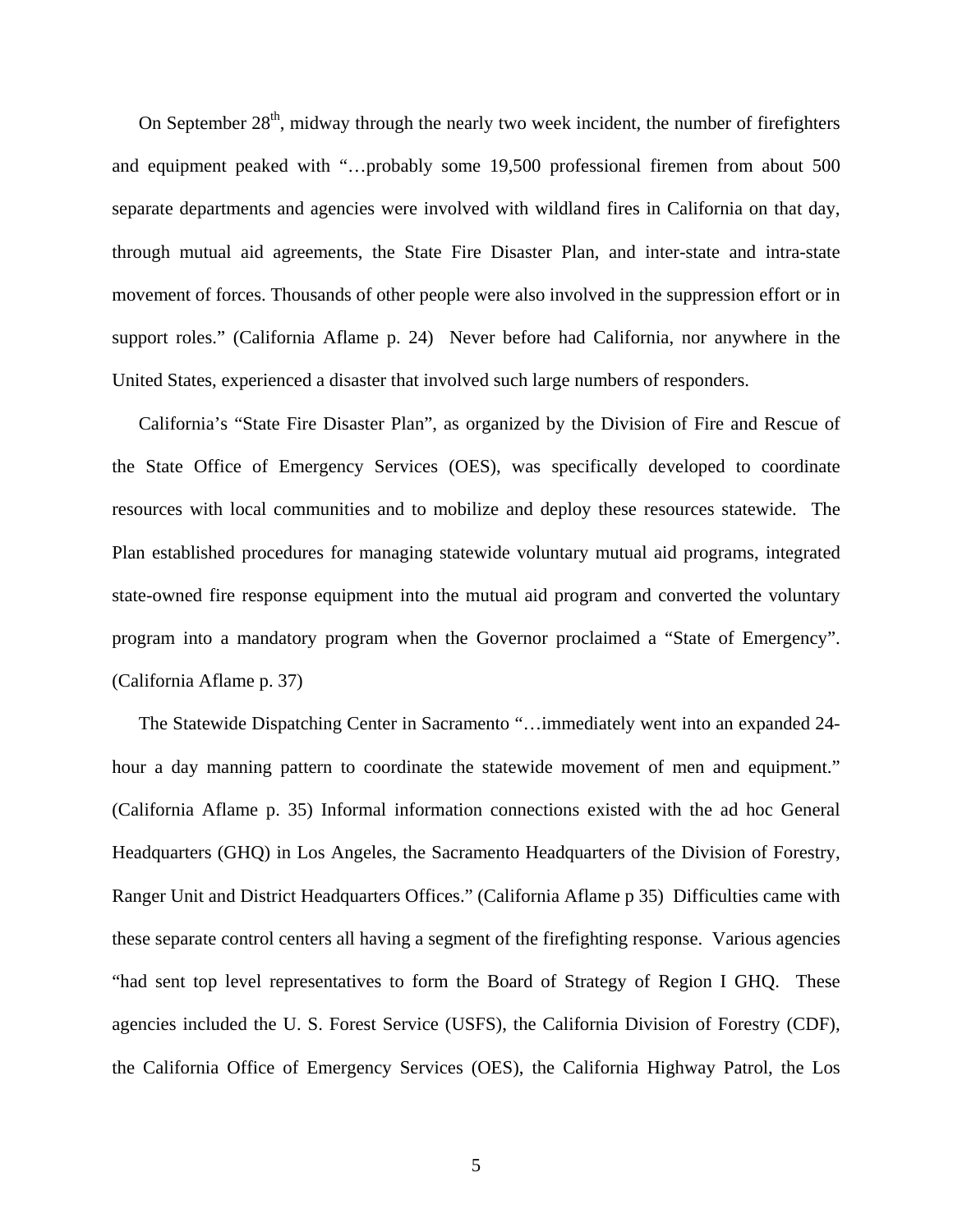Angeles County Fire Department, the Los Angeles County Sheriff, Los Angeles County Administrative Services and the Los Angeles City Fire Department. The Ventura and Kern County Fire Departments were also invited to send representatives to GHQ. This liaison group became the focal point for all fire intelligence and acted to coordinate results and assign priorities to the region-wide dispatching of firefighting forces." (California Aflame, p. 39). Because of the size and spread of the fires, several California counties south of Los Angeles County were also involved. This led to some friction and the "GHQ did not operate smoothly at all times." (California Aflame, p. 39). "By September 28, the greatest needs for assisting firefighting forces had shifted principally to San Diego and San Bernardino Counties in Region VI. Therefore GHQ was shifted to the Division of Forestry's district office at Riverside." (California Aflame, p. 39). Movement of the GHQ midway through the fires also caused some difficulty in coordination and control.

### **Lessons Learned**

Two months after the extinguishment of the 1970 California Wildfires, "California's Secretary for Resources Norman B. Livermore, Jr., appointed a 21-man Task Force on California's Wildland Fire Problem, formed by Director of Conservation James Stearns." (California Aflame, p. 65). The Task Force on California's Wildland Fire Problem included representatives from a variety of Federal, State and local government agencies and "several firemen's' associations, the League of California Cities, the Pacific Fire Rating Bureau and the University of California." (California Aflame, p. 65). Cooperation among the representatives of the Task Force went well and in 1972 the Task Force issued a report detailing the lessons learned from the Wildfires. (Chase p. ii).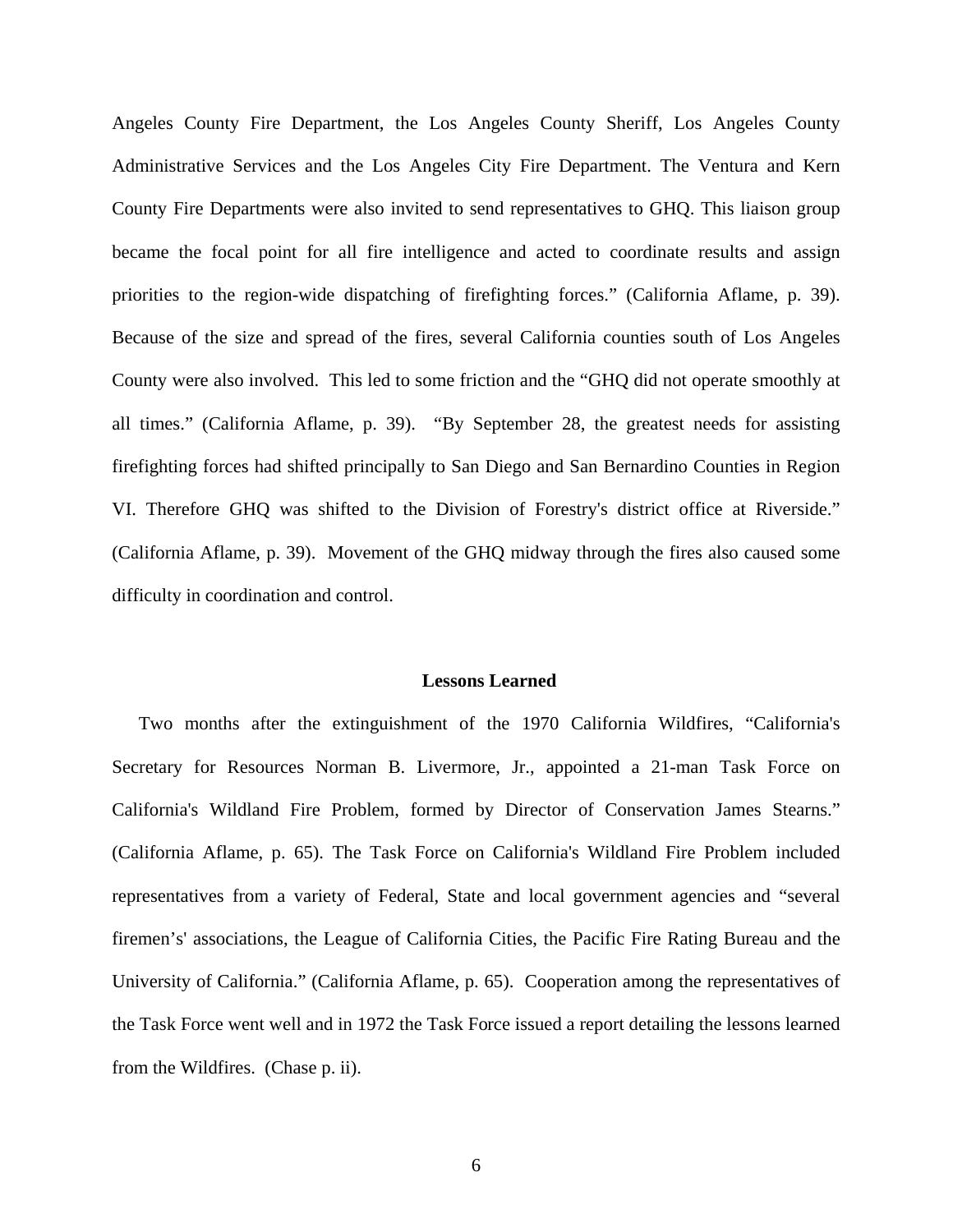Though the cooperation between all the entities that were involved in the 1970 Wildfires went well, "all agencies recognized, however, that a number of problems significantly hampered the effectiveness of this cooperation. Most apparent was the lack of a centralized information source from which to obtain accurate, up-to-the-minute facts about the fast-changing fire situation region-wide and an inability to carry out centralized planning. This fact made it difficult - sometimes impossible - to establish rational priorities in allocating scarce fire suppression resources and coordinating individual agency requests for aid. Considerable difficulty was encountered in establishing and maintaining communications between the various agency units on the firelines because of the high volume of radio traffic and the many radio frequencies involved. Confusion also existed between agencies because of nonuniformity in terminology, wildland fire suppression organization structure, and procedures." (Chase p. ii).

The difficulties experienced during the 1970 Wildfires and identified in the report by the members of the Task Force were categorized into six major areas for improvement. (Heide Chapter 7, p. 3). These included:

- Lack of a common organization.
- Poor on-scene and inter-agency communications.
- Inadequate joint planning.
- Lack of valid and timely intelligence.
- Inadequate resource management.
- Limited prediction capability

Finding solutions to these six general areas for improvement was determined to be critical to the success of any future wildfire operations on the scale that were experienced in 1970. Therefore, an organization was created to find and detail these solutions.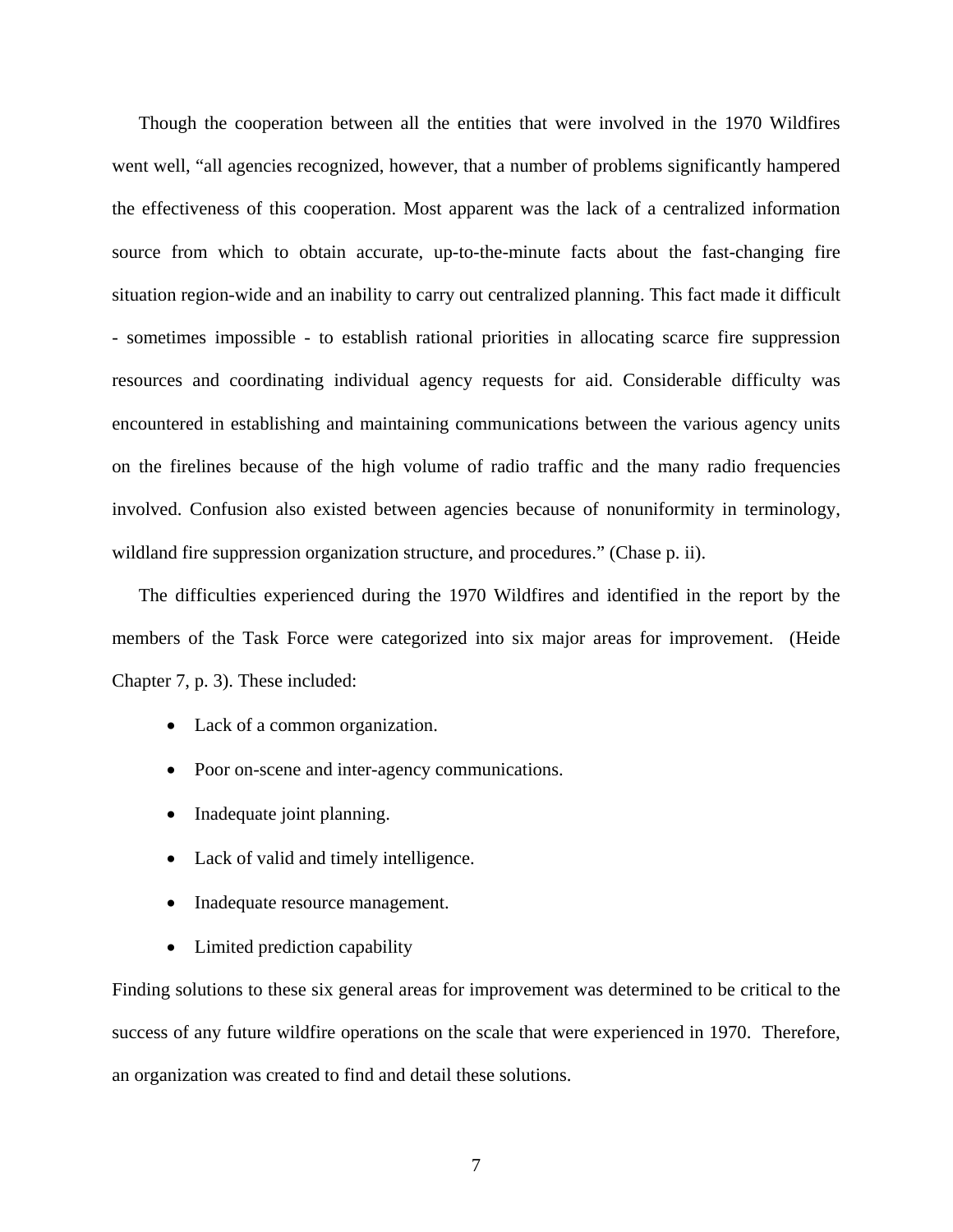## **FIRESCOPE**

Even before the Task Force on California's Wildland Fire Problem report had been issued, the problems faced during California's Wildfires of 1970 gained the attention of the 92<sup>nd</sup> U.S. Congress. As a result, the "House of Representatives, Committee on Appropriations, recommended an appropriation of \$900,000 to strengthen fire command and control systems research at Riverside, California, and Fort Collins, Colorado." (Chase p. i). In Riverside, California, the research was conducted at the Pacific Southwest Forest and Range Experiment Station's Forest Fire Laboratory. (Chase p. i). The initial funds were channeled through the U.S. Forest Service. Between 1972 and 1977, five million dollars was spent on researching the problems identified during the Task Force and on developing systems to solve these problems. (Progress p. 1). From this research, a program called FIRESCOPE was born.

The research, development and application process located at Riverside involved two efforts. One of the research efforts developed computer hardware and software that provided wildfire managers with greater ability to collect and analyze fire information. The other effort developed a coordination system that more effectively linked all wildland firefighting resources, regardless of location and jurisdictional responsibilities. "The major product of this complex team effort involving Forest Service researchers and land managers, cooperating fire agencies, and contractors was FIRESCOPE" otherwise known as "**FI**refighting **RE**sources of **S**outhern **C**alifornia **O**rganized for **P**otential **E**mergencies". (Chase p. i). The FIRESCOPE program charter, developed in March 1973, indicated that "the intent of the research design effort was to make a quantum jump in the capability of southern California wildland fire protection agencies to effectively coordinate interagency action and to allocate suppression resources in dynamic, multiple-fire situations." (Chase, p. 2). In this, FIRESCOPE was successful.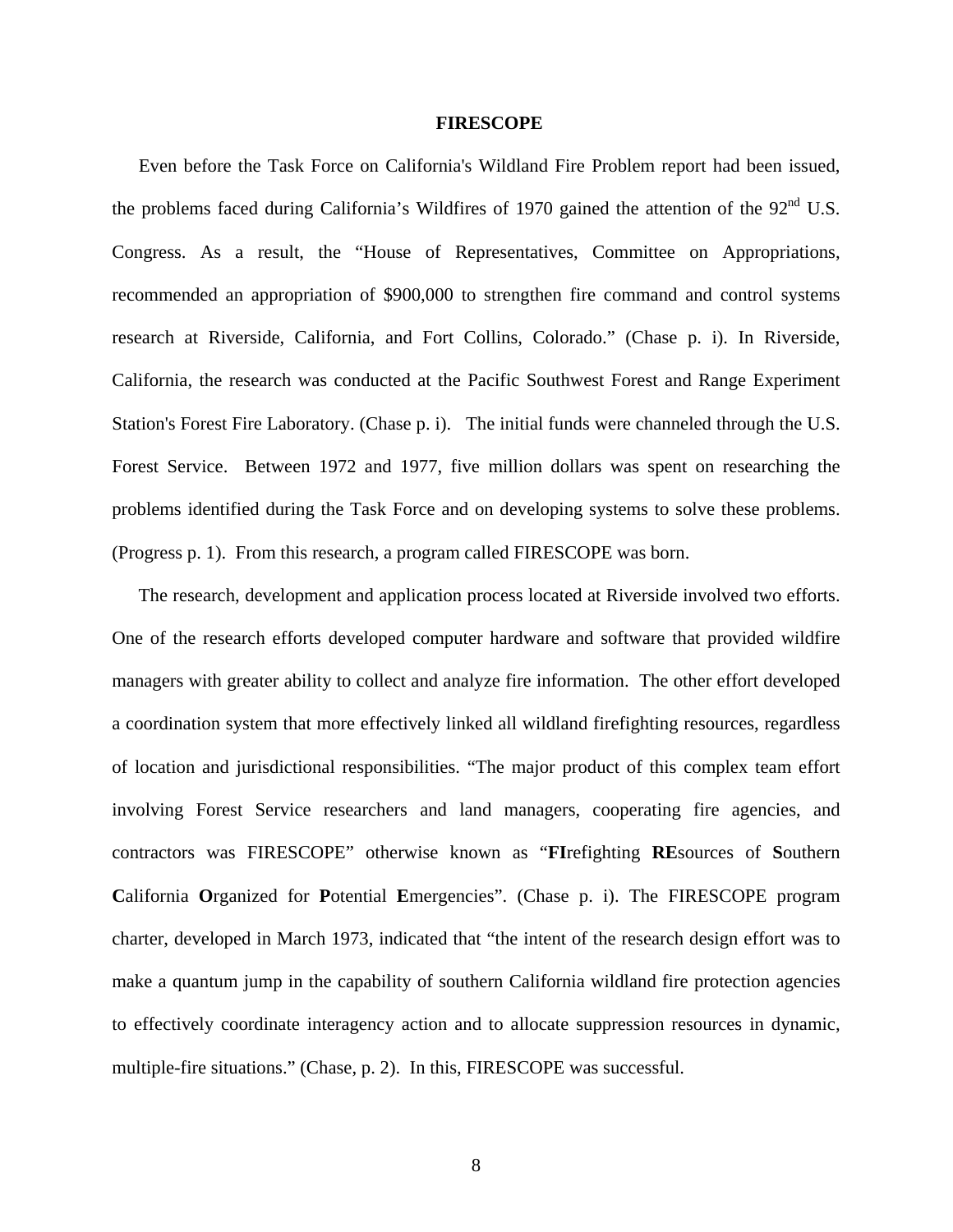"The basic operational concept of the FIRESCOPE system calls for timely commitment of adequate multi-agency resources, operating under common procedures and organizational structure, to all incidents which exceed, or threaten to exceed, the capability of any single fire protection agency." (Chase, p.2). To accomplish this basic concept, the FIRESCOPE partner agencies identified five individual components. These components were:

- Coordinate multi-agency resources during major incidents.
- Develop improved methods for forecasting fire behavior.
- Develop standard terminology.
- Provide multi-agency communications.
- Provide multi-agency training."

(Progress Report p. 1).

Creating systems and definitions that would meet the five components of FIRESCOPE took several years of work by the members of the program. In 1976, common terminology for incident management was formally agreed upon by the members. (Highlights p. 1). In that same year, an operations coordination center was established in Riverside. (Progress p. 2).

"The first system wide implementation years were 1977-1979. During these years, the Forest Service with the partner agencies would distribute and train Southern California Fire Agencies on FIRESCOPE. The federal government would allocate 2.4 million dollars to assist in this initial implementation. In 1979, an additional 10 to 12 million dollars would be spent on full implementation. The partner agencies assumed costs for operation and maintenance of the system." (Progress p.2). By far, the greatest contribution of the efforts of the FIRESCOPE team during this time period would be the development of two management systems called ICS and MACS.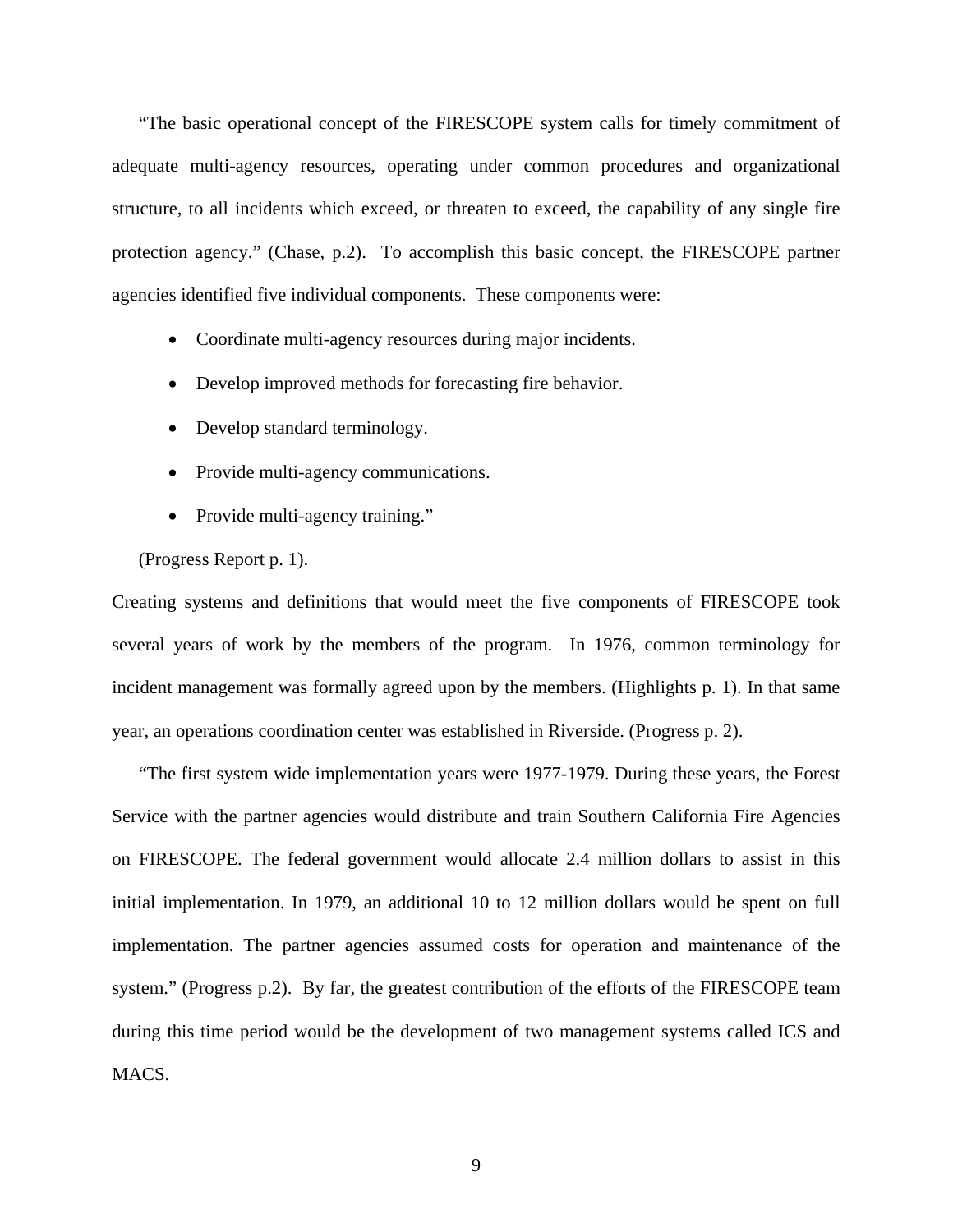#### **The Incident Command System and Multi-Agency Coordination System**

The research efforts of the Riverside Laboratory and the teamwork of the FIRESCOPE program resulted in the development of two management systems. The first was called the Incident Command System or ICS. The second system was called the Multi-Agency Coordination System or MACS. Together, separate incidents could be managed on scene and coordinated off scene. The two systems provided for "common terminology, uniform organizational structure, and uniform procedures for incident operations." (Chase p. 3).

The new Incident Command System included several concepts to solve the problems learned during the 1970 Wildfires. "The Incident Command System can accommodate a variety of incident types, sizes, and operational environments. Particular functions and organizational elements are activated only at the time and to the extent dictated by operational requirements of each specific incident. Coordination of such an effort presumes that all agencies adopt uniform terminology for day-to-day use, as well as minimal uniform training and qualification standards for personnel potentially assigned to multiagency incidents. Jurisdictional command responsibility and authority are not compromised. Unless there is express agreement to the contrary, each agency retains its legal responsibility within its jurisdiction and is assumed to maintain full command authority within that jurisdiction at all times." (Chase p. 3).

Likewise, the new Multi-Agency Coordination System (MACS) included similar concepts and was "…designed to perform regional information management, situation assessment, resource coordination, and other services as appropriate, to support existing Federal, State, and local fire protection agencies in southern California. MACS specifies the procedures, hardware, and personnel required to integrate the command-dispatch functions of the individual organizations to increase significantly both opportunities and capabilities for coordination of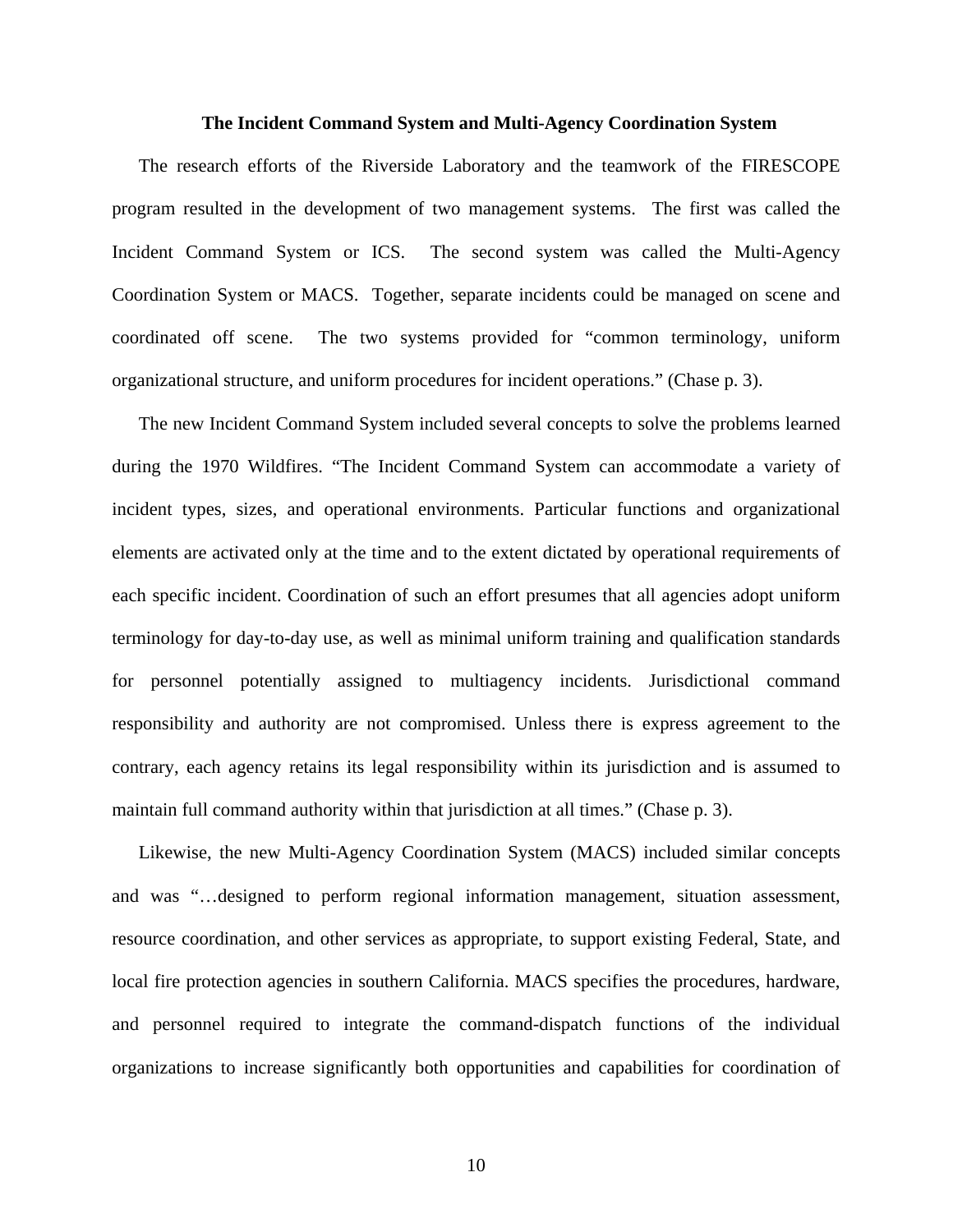emergency operations, with emphasis on multiple-incident situations." (Chase p. 3-4). In Southern California, the lead MACS function was accomplished at a control center staffed around the clock at Riverside and called the "Operations Coordination Center (OCC)". This facility provided the "...site from which top command personnel from involved agencies can coordinate and direct integrated operations in a major emergency." (Chase p. 4).

During the early formulation of the ICS and MACS, it was decided by the FIRESCOPE Team that a field test would be required before full implementation of these two management systems would be incorporated. "A wildland fire burning on the Angeles National Forest was selected for the test. Many lessons were learned during this response that influenced not only the proposed operating procedures, but the training that would be required if the system was to be accepted and implemented throughout California." (Proceedings p. 7). The test was a success. This was then followed up in 1982 with a large exercise run out of the Riverside OCC called "Top Hat." (Progress p. 2). "This exercise simulated multiple major wildland fires in Southern California burning under peak fire season conditions. The exercise proved that the MACS element of FIRESCOPE was indeed a vital part of mutual aid coordination and situation, resources status. (Progress p. 2).

By 1982, the FIRESCOPE member agencies had "fully implemented FIRESCOPE ICS and were using the standardized lesson plans and training materials." (Progress p. 2). During this same year, the first Incident Management Teams or IMTs were created and trained. (Progress p.2). "The partner agencies spent 1982-1985 concentrating on finalizing lesson plans for the Incident Command System and developing the Multi-Agency Coordination System. In 1984, the partner agencies also realized that if this system was ever to be completed and fully operational it would have to be a statewide effort with more emphasis on all risk application." (Progress p.2).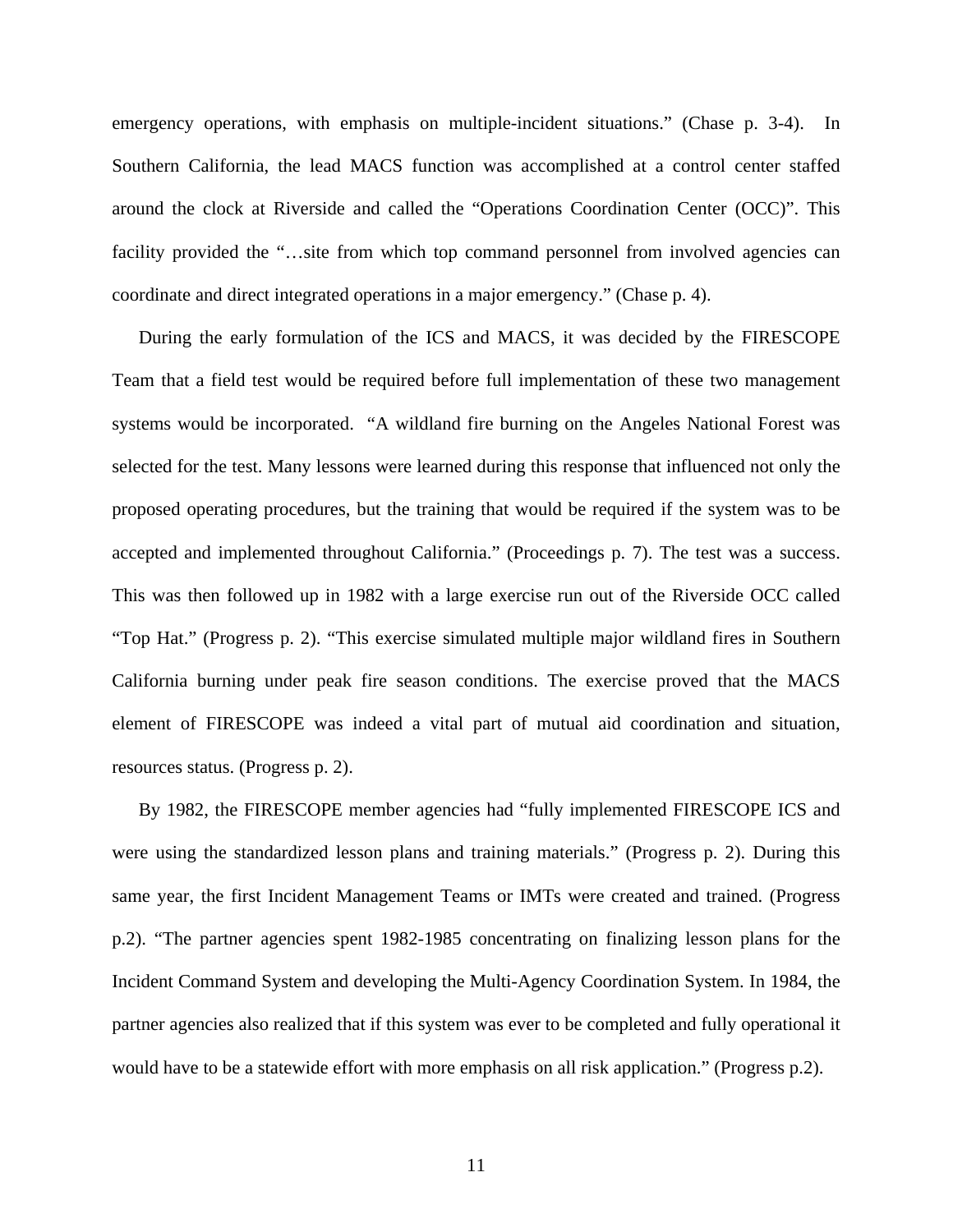In November 1987, the FIRESCOPE team met with representatives of the California Fire Information Resource Management System (CALFIRMS) in San Luis Obispo, California. CALFIRMS had been organized to coordinate interagency firefighting in Northern California following the development of FIRESCOPE. Following this meeting, the two groups joined forces and renamed the acronym for FIRESCOPE to represent both groups. The word "Southern" was dropped and the new acronym became the "**FI**refighting **RES**ources of **C**alifornia **O**rganized for **P**otential **E**mergencies." (Progress p. 4). But this was just the beginning. A few years earlier, the program began to expand outside of the State of California.

## **The National Interagency Incident Management System**

The U.S. Forest Service, Bureau of Land Management, National Park Service and U.S. Fish and Wildlife Service serve public parks and sectors throughout the Nation. Additionally, nationwide mutual aid agreements and processes were already in place between many state forestry programs and because of this, wildland firefighters mobilized and deployed from many federal and state departments to major wildfires throughout the Nation. "National organizations soon realized that you cannot operate one way while managing incidents in California and another way when responding outside of the state. (Proceedings p. 7). Therefore, in 1981, a program called the National Wildfire Coordinating Group or NWCG, which is represented by a number of Federal and state wildland protection agencies, decided to accept the FIRESCOPE management systems as a concept. (PMS 700-1 p. 3). Adoption formally came in 1982 and "the National Interagency Incident Management System (NIIMS)" was created. (Proceedings p. 7). That same year, the FIRESCOPE documentation was revised to NIIMS terminology and organization. (Highlights p. 2).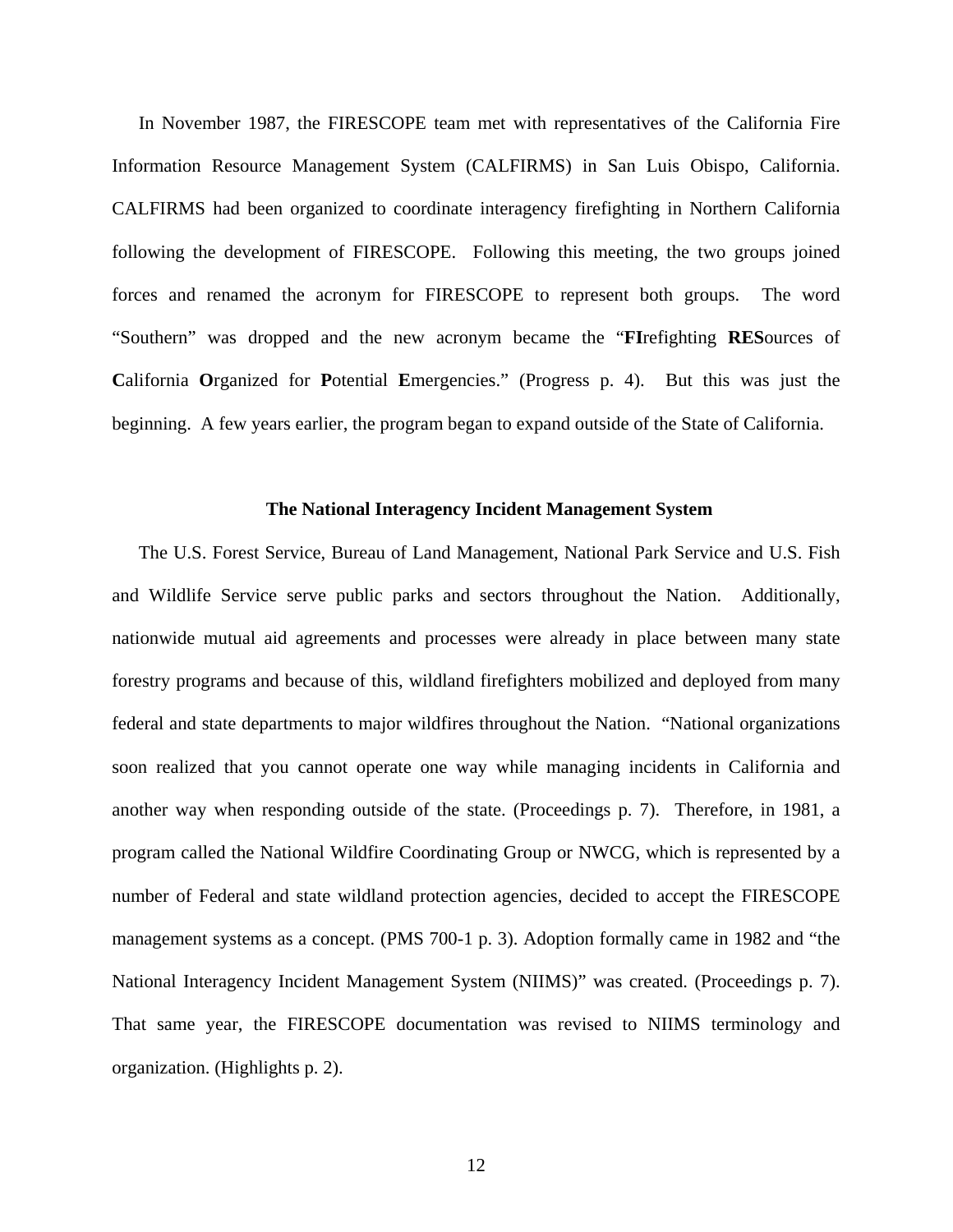The National Wildfire Coordinating Group was originally formed in January 1973 and now includes representatives of the Bureau of Indian Affairs, Bureau of Land Management, U.S. Fish and Wildlife Service, National Park Service, Forest Service - Fire and Aviation Management, Forest Service - Fire Research, U.S. Fire Administration, National Association of State Foresters and the Intertribal Timber Council. (NWCG 2007). Since 1982, the NWCG has been refining the concept of the National Interagency Incident Management System. (PMS 700-1 p. 3). In this time period, the NIIMS program developed many publications to include field operations guides, reporting forms, job tasks, and qualifications. Other organizations around the Nation would see the benefits of this program.

### **ICS Spreads to the Nation**

Even in 1980, Richard Chase, then assistant manager of the FIRESCOPE research and development program, could see the national applications of the FIRESCOPE management systems. He felt that the primary contributions of the FIRESCOPE program would be the Incident Command System and the Multi-Agency Coordination System. (Chase p. 16). He also saw that there would need to further changes to the programs in order to take the management systems national.

In 1982, the ICS and MACS were adopted by the National Wildfire Coordinating Group and the FIRESCOPE program was adapted to fit wildland firefighters throughout the nation. In 1987, the National Fire Protection Association (NFPA) adapted the NIIMS to structural firefighters when it developed NFPA 1561, the Standard on Fire Department Incident Management System; which the Association adopted in 1990. In 2002, the NFPA would change the title to the Standard on Emergency Services Incident Management System, thereby incorporating other first response agencies into the Standard. (Position Paper p. 1).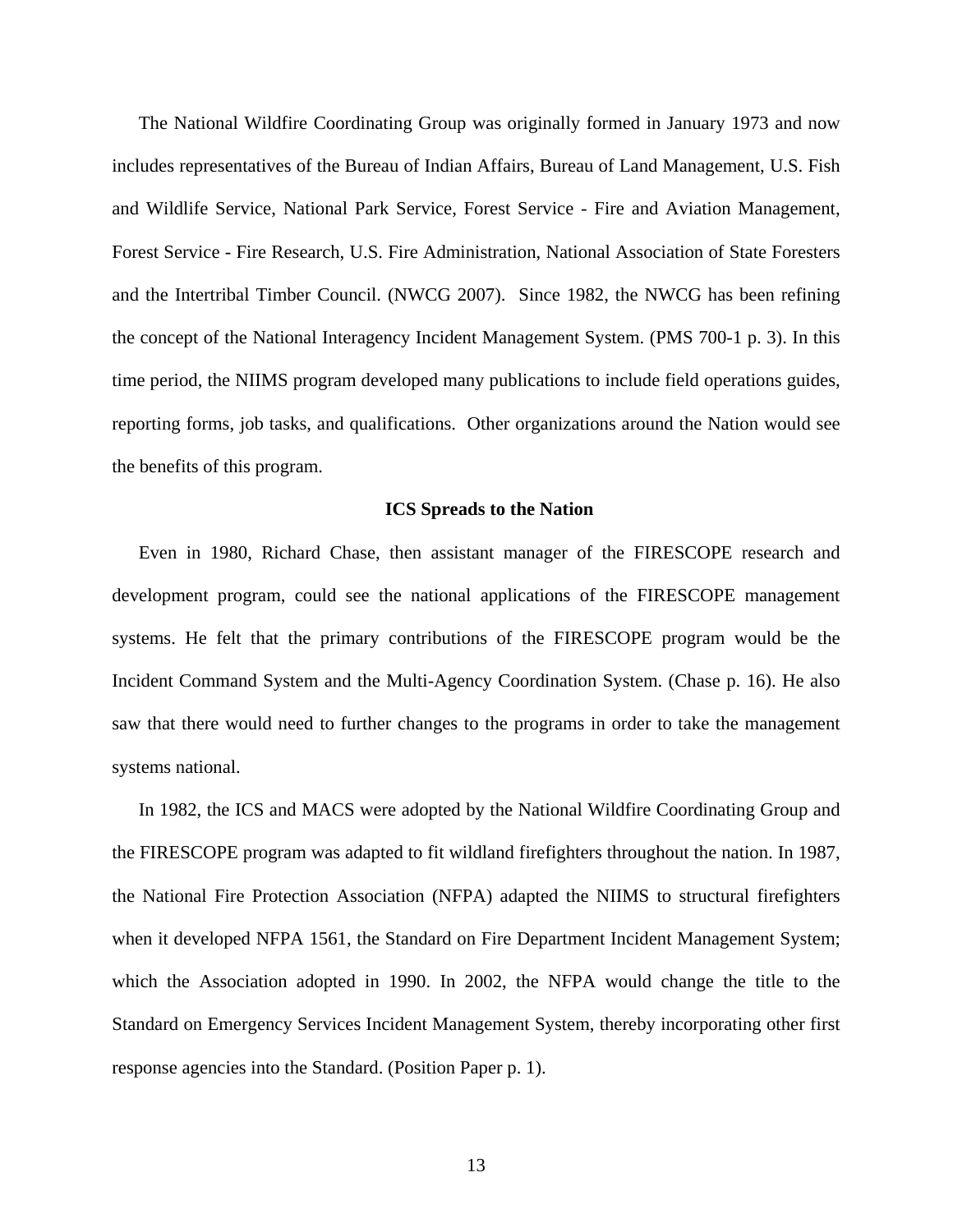"Recognizing the continuing challenges occurring in the fire service in applying a common approach to incident command, the National Fire Service Incident Management System (IMS) Consortium was created in 1990. Its purpose was to evaluate an approach to developing a single command system. The consortium consisted of many individual fire service leaders, representatives of most major fire service organizations and representatives of federal, state and local agencies, including FIRESCOPE and the Phoenix Fire Department. One of the significant outcomes of the consortium's work was an agreement on the need to develop operational protocols within ICS, so that fire and rescue personnel would be able to apply the ICS as one common system." (Position Paper p.1)

In February 1987, the Federal Emergency Management Agency (FEMA) introduced the management concepts of ICS and MACS to the emergency management community throughout the Nation when they published the guide called "Exemplary Practices in Emergency Management: The California FIRESCOPE Program." (FEMA p. 3). In this guide, FEMA describes the value of using ICS and MACS in all hazard incident and planned events. The guide cites that "although the initial focus of FIRESCOPE was suburban and wildland interfaces, the concept has spread to urban fires, high rise fires and other agencies responsible for different types of incidents such as search and rescue, earthquakes, rock concerts, and the 1984 Summer Olympics in Los Angeles." (FEMA p. 3).

In 1989, one of the worst environmental disasters in United States history occurred in the coastal waters off Alaska. The response to the Valdez oil spill was not considered to be one of the U.S. Coast Guard's shining moments. In response to their after action review, the Coast Guard became "one of the first national organizations to adopt ICS outside of the wildland fire community…" (Proceedings p. 7).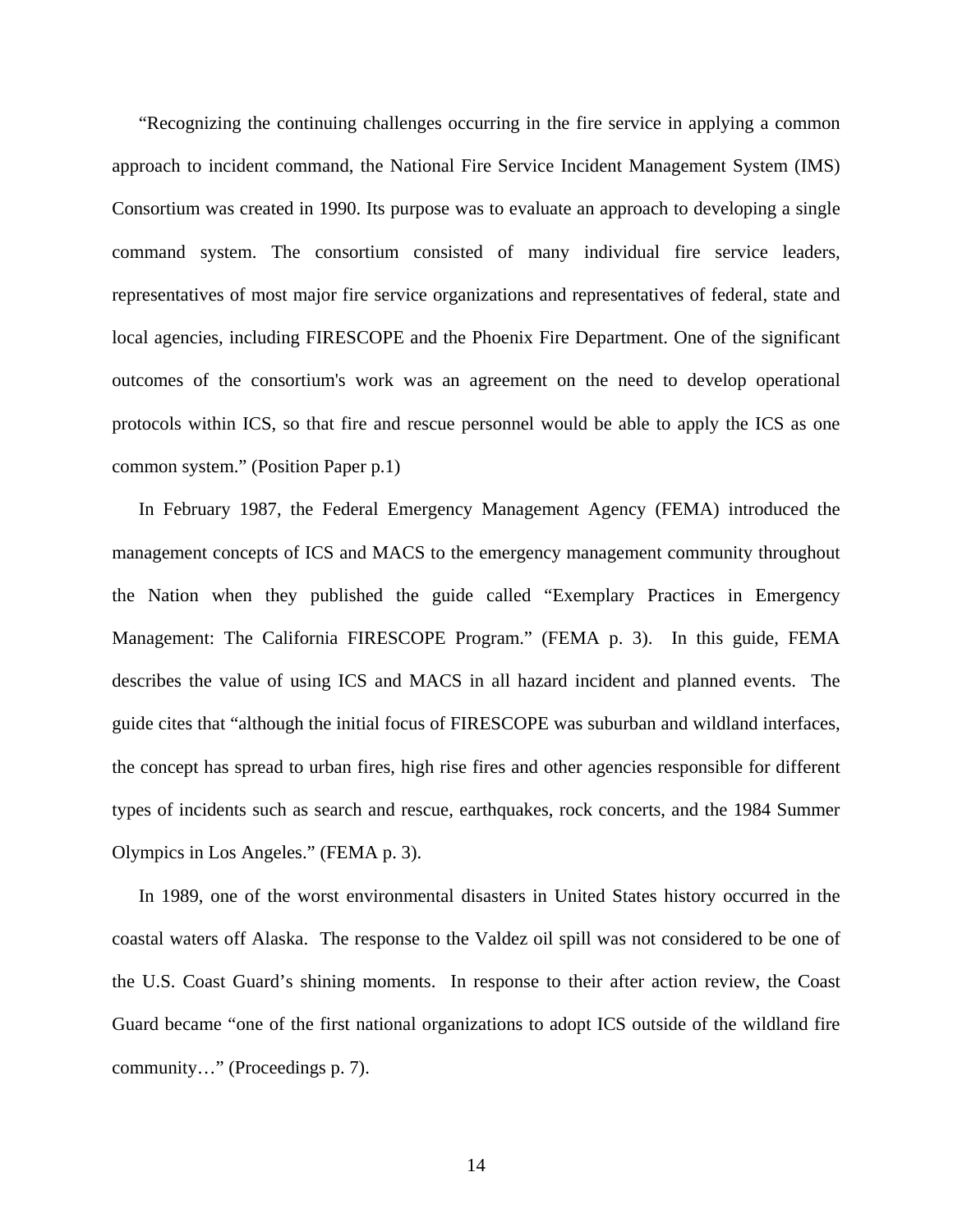"In 1996, the Coast Guard adopted the NIIMS for response to pollution incidents involving interagency response operations. In February of 2001, the Coast Guard formally adopted NIIMS ICS for all of the contingencies to which it responds, and the ICS training program was accelerated to begin meeting implementation requirements." (Proceedings p. 7).

By the dawn of the  $21<sup>st</sup>$  Century, the NIIMS Incident Command System had become a standard and accepted management system for wildland firefighters, the U.S. Coast Guard and a segment of the structural firefighters and emergency medical technicians. However, it would take the largest international terrorist attack on the United States in its history to propel NIIMS to a true national stage.

Following the Al Qaeda Terrorist Attack on New York City and Washington D.C on September  $11<sup>th</sup>$  2001, public officials called for the implementation of a national incident management system in order to better coordinate the response to incidents of national significance. "On February 28, 2003, the President issued Homeland Security Presidential Directive-5 (HSPD-5), which directed the Secretary of Homeland Security to develop, submit for review, and administer a National Incident Management System (NIMS)." (PMS 700-1 p. 3). The primary goal of NIMS was to "to provide a consistent nationwide approach for federal, state, tribal, and local government to work together to prepare for, prevent, respond to, and recover from domestic incidents regardless of cause, complexity, and size." (Proceedings p. 8). "On March 1, 2004, the Secretary of the Department of Homeland Security issued a memorandum formally adopting the National Incident Management System (NIMS) as the national model." (Proceedings p. 8).

As stated by the NIIMS program, "The NIMS builds upon the existing National Interagency Incident Management System (NIIMS)… [and] …it includes those aspects of NIIMS that have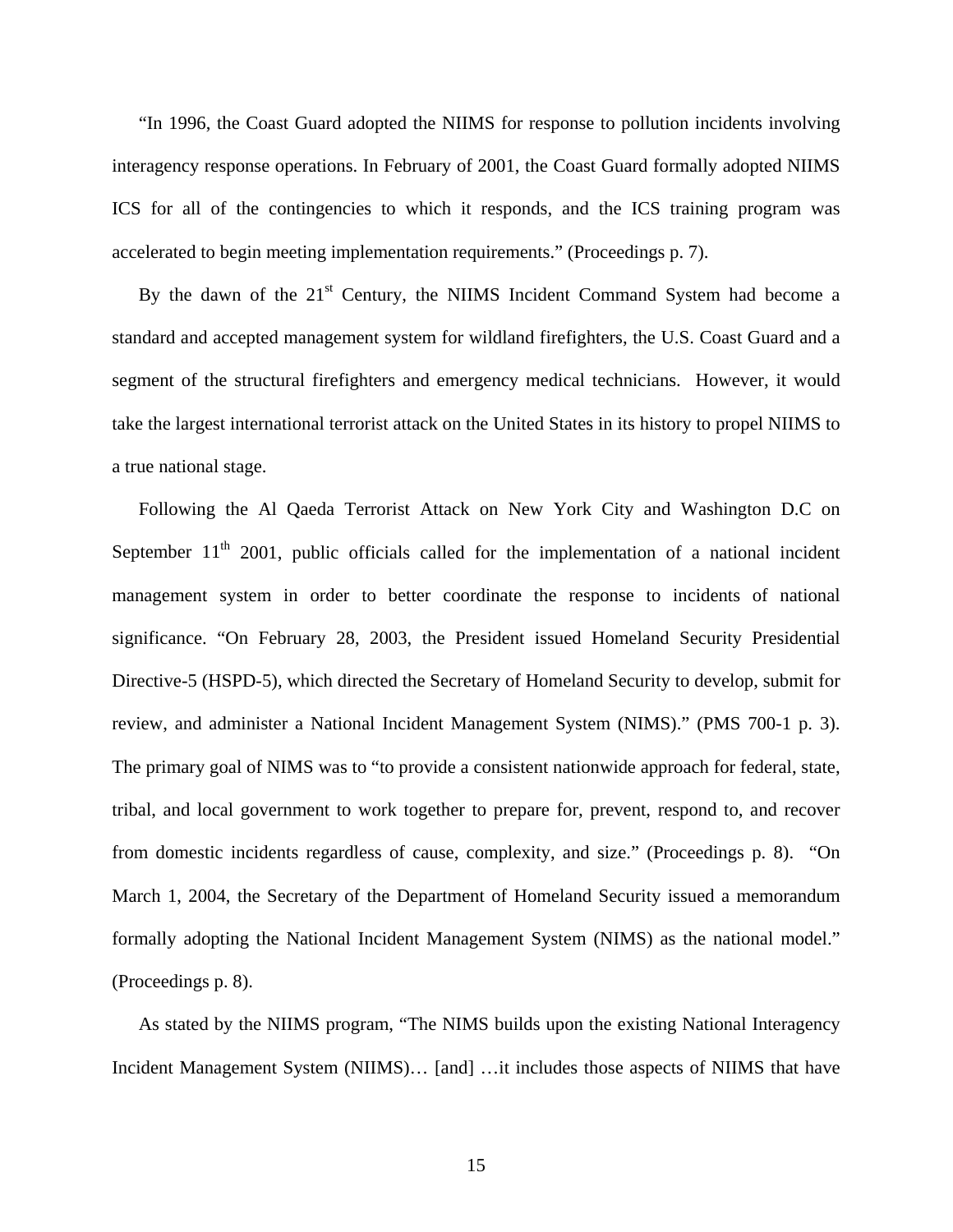proven themselves over the years (training, qualifications and certification, publication management, and supporting technology)." (PMS 700-1 p.4)

# **Conclusion**

Little did the California fire managers on September 22, 1970 expect that when a wildfire broke out on the Fish Ranch Road in the hills behind Oakland, a National Incident Management System that would link first responders and emergency managers from all levels of government and non-governmental entities would be born. From its roots in the Task Force on California's Wildland Fire Problem, which sought to learn from the lessons of the California Wildfires of 1970, to its development under the FIRSCOPE program and maturity through the National Interagency Incident Management System, the Federal program to develop a common incident management system for the entire nation would become a reality. This case study sought to study and comprehend the development of this national system.

## **Dedication**

This case study is dedicated to Gordon Thomas Rowley one of the pioneers of the FIRESCOPE program. A wildland firefighter and instructor with the U.S Forest Service from 1959 to 1992 and stationed to protect the Angeles National Forest, he is the author's personal connection to this remarkable achievement in United States history.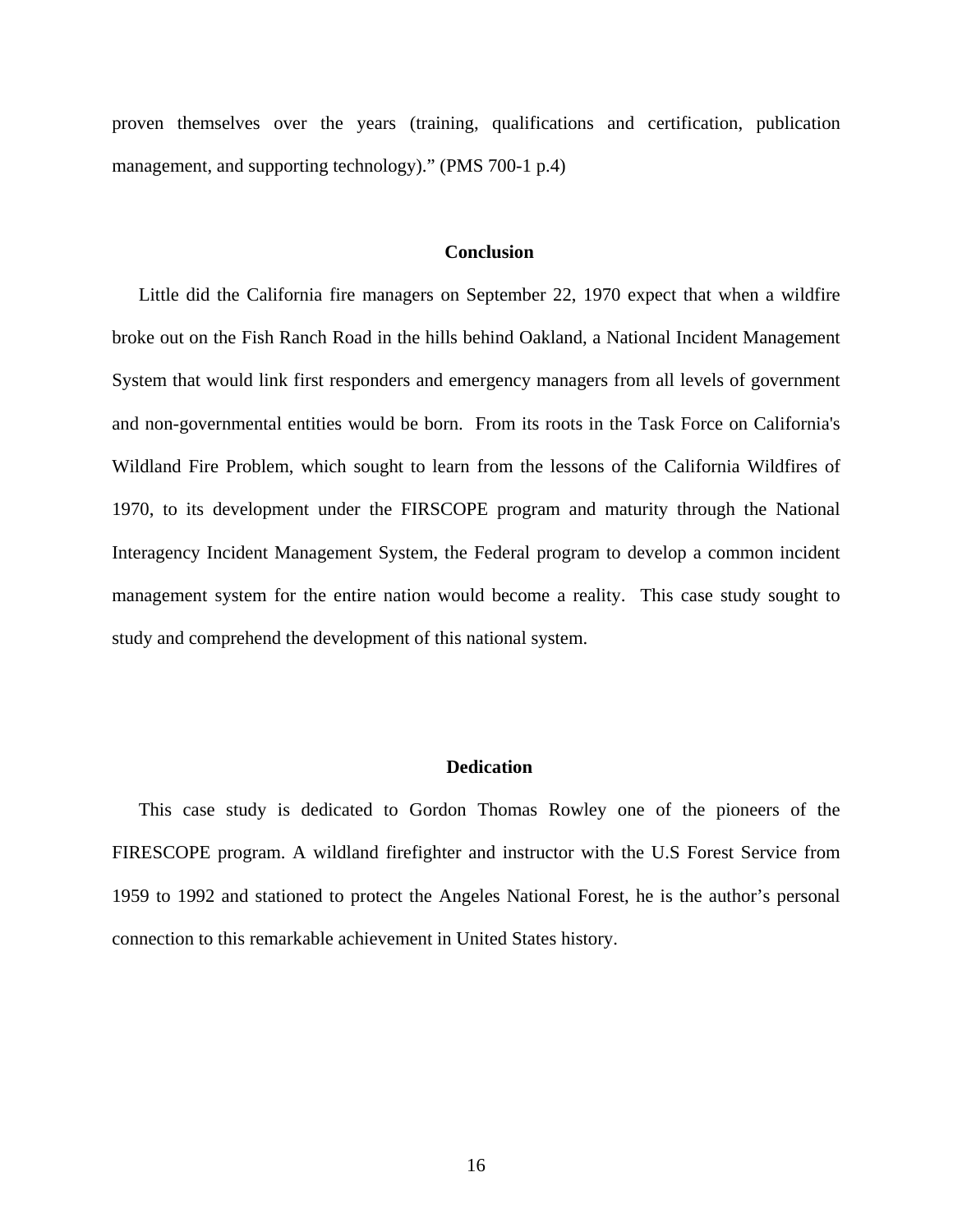## **Bibliography**

California Office of Emergency Services, California Fire Service and Rescue Emergency Mutual

Aid System – History and Organization, Sacramento, California, April 2002

California Office of Emergency Services, Some Highlights of the Evolution of the Incident

Command System as Developed by FIRESCOPE, California Office of Emergency Services, March 26, 2003

- Clar, C. Raymond, Evolution of California's Wildland Fire Protection System, Sacramento, California, The California State Board of Forestry, 1969
- Chase, Richard A., FIRESCOPE: A new concept in multiagency fire suppression coordination, Berkeley, California, Pacific Southwest Forest and Range Experiment Station, USDA Forest Service, May 1980
- Department of Homeland Security, National Incident Management System, Washington D.C., March 1, 2004

Department of Homeland Security, National Response Plan, Washington D.C., November 2004

- Federal Emergency Management Agency, Exemplary Practices in Emergency Management: The California FIRESCOPE Program, Emittsburg, MD, Emergency Management Institute, February 1987
- Federal Emergency Management Agency, NIMS ICS Position Paper, FEMA, Washington D.C., November 23, 2004.
- FIRESCOPE California, Firefighting Resources of California Organized for Potential Emergencies: Past, Current and Future Directions, A Progress Report, California, October 1988